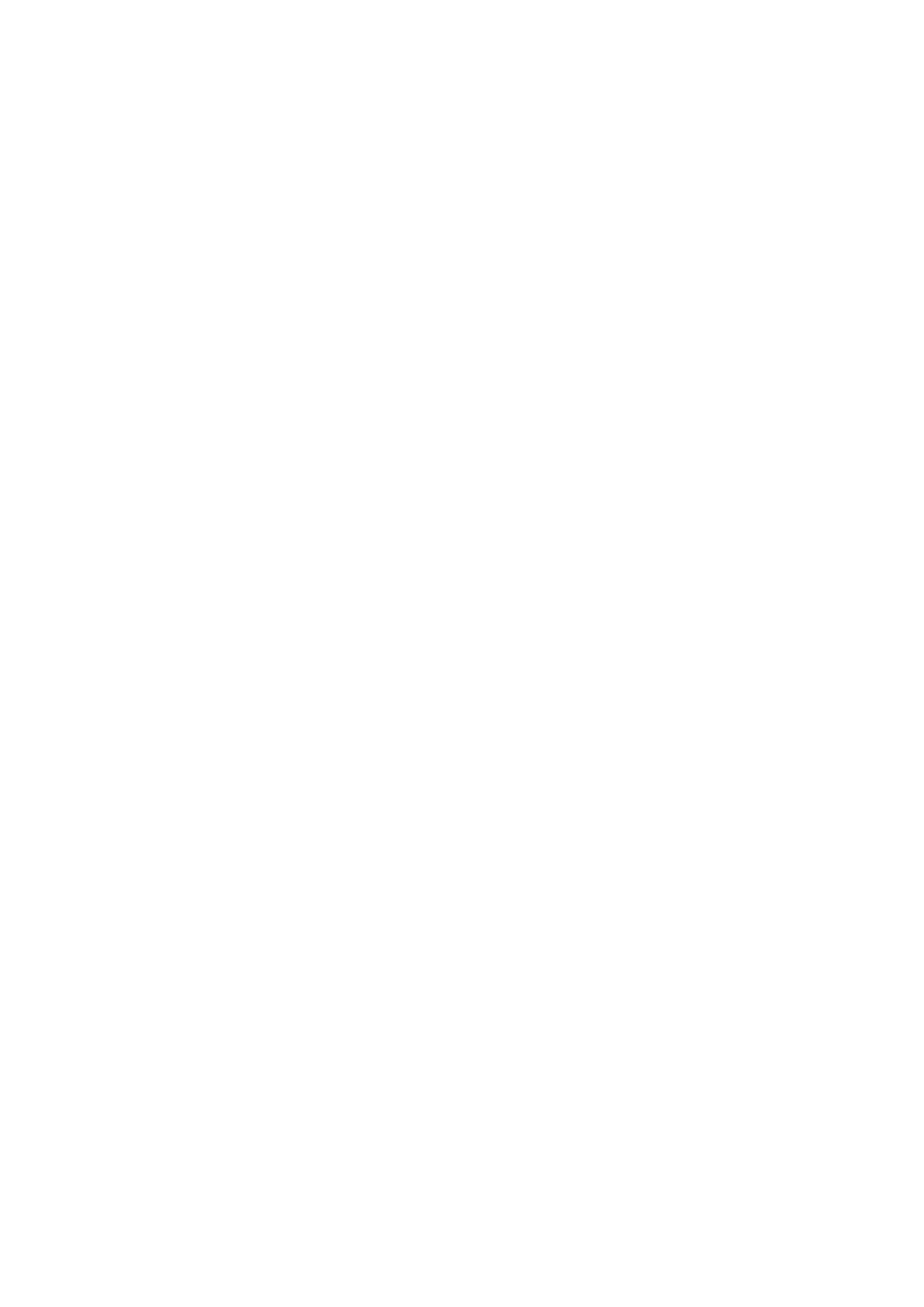Statutory Document No. 2018/0111



*Value Added Tax Act 1996*

# **VALUE ADDED TAX ACT 1996 (FULFILMENT BUSINESSES) ORDER 2018**

*Approved by Tynwald: 16 May 2018 Coming into Operation: in accordance with article 2*

The Treasury makes the following Order under sections 95 and 96 of the Value Added Tax Act 1996.

#### <span id="page-2-0"></span>**1 Title**

This Order is the Value Added Tax Act 1996 (Fulfilment Businesses) Order 2018.

#### <span id="page-2-1"></span>**2 Commencement**

This Order comes into operation as follows —

- (a) article 3(1) and article 3(2) for the purposes of conferring powers to make secondary legislation, on 26 March 2018;
- (b) article 3(3) on 1 April 2018; and
- (c) article 3(2) for all other purposes and article 3(4) on 1 April 2019<sup>1</sup> .

#### <span id="page-2-2"></span>**3 VAT: fulfilment businesses**

- (1) The Value Added Tax Act 1996 is amended as follows.
- (2) After section 18F insert —

<sup>1</sup> Section 95(3) of the Value Added Tax Act 1996 provides that an order to which that subsection applies must be laid before Tynwald as soon as practicable after it is made, and if Tynwald at the sitting at which the order is laid or at the next following sitting fails to approve the order the shall cease to have effect. Section 95(3) applies to this Order by virtue of section 95(4)(f).



1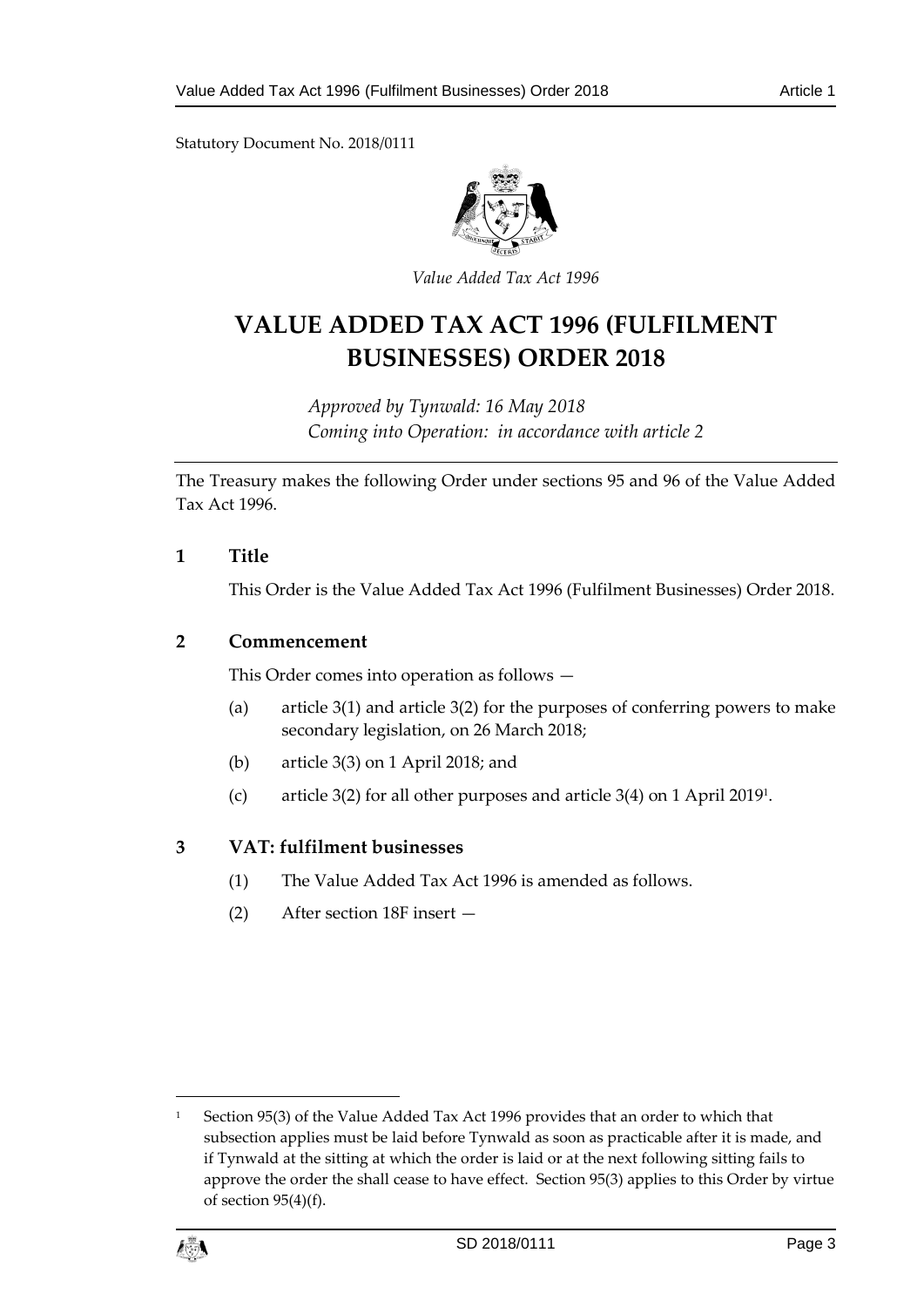# *<b>ESPULFILMENT BUSINESSES*

## **18G Carrying on a third country goods fulfilment business**

[P2017/32/48]

- (1) For the purposes of sections 18G to 18N and Schedule 5B a person carries on a third country goods fulfilment business if the person, by way of business —
	- (a) stores third country goods which are owned by a person who is not established in a member State; or
	- (b) stores third country goods on behalf of a person who is not established in a member State;

at a time when the conditions in subsection (2) are met in relation to the goods.

- (2) The conditions are that  $-$ 
	- (a) there has been no supply of the goods in the Island for the purposes of this Act; and
	- (b) the goods are being offered for sale in the Island or elsewhere.
	- (3) But a person does not carry on a third country goods fulfilment business if the person's activities within subsection (1) are incidental to the carriage of the goods.
	- (4) Goods are "**third country**" goods if they have been imported from a place outside the member States within the meaning of section 15 of this Act.
	- (5) Whether a person is established in a member State is to be determined in accordance with Article 10 of Council Implementing Regulation (EU) No 282/2011 of 15 March 2011 laying down implementing measures for Directive  $2006/112/\text{EEC}$  on the common system of value added tax<sup>2</sup>.

# **18H Requirement for approval**

[P2017/32/49]

(1) A person may not carry on a third country goods fulfilment business otherwise than in accordance with an approval given by the Treasury under this section.

-



<sup>2</sup> OJ L77, 23.3.2011, p.1.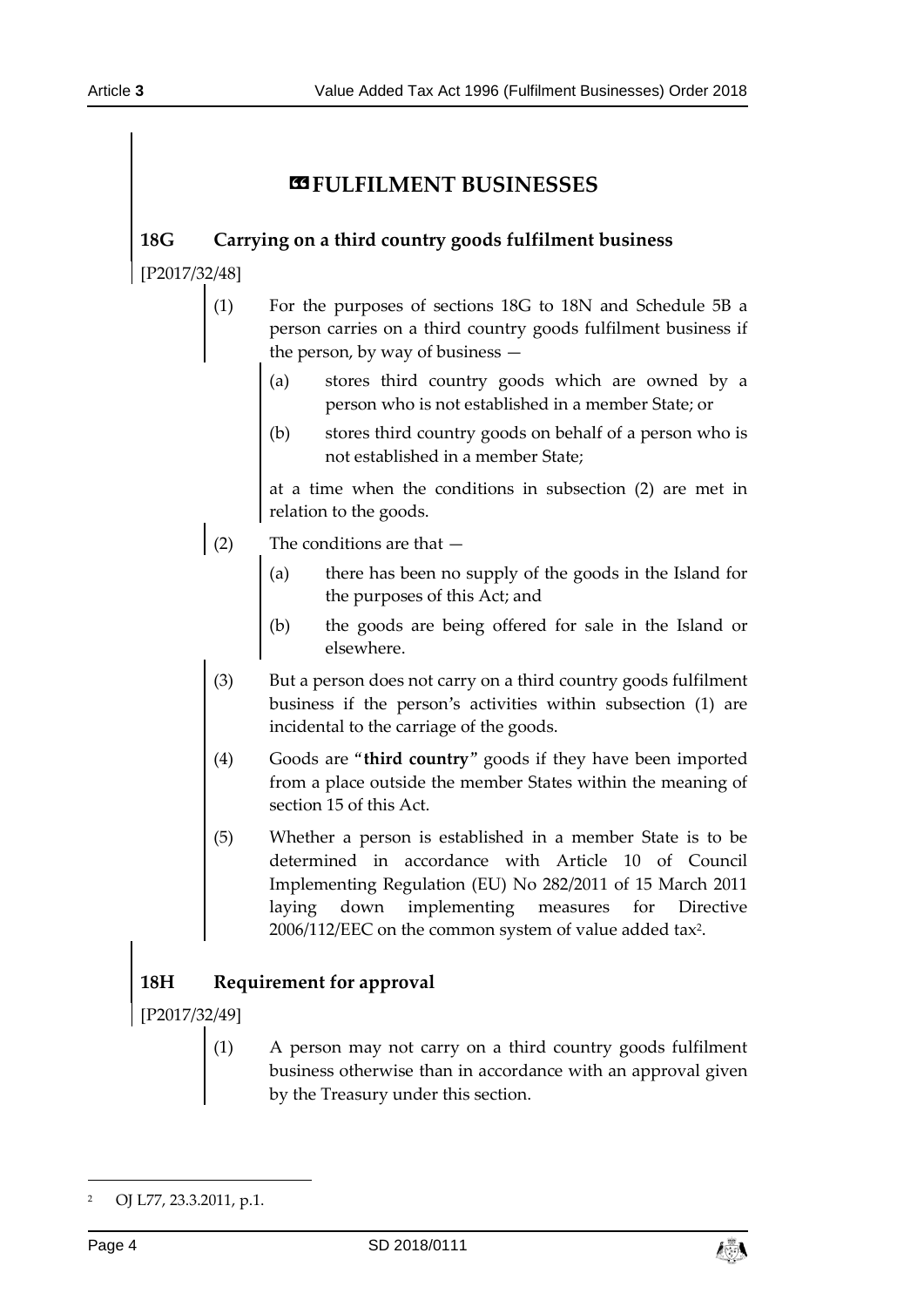- (2) The Treasury may approve a person to carry on a third country goods fulfilment business only if it is satisfied that the person is a fit and proper person to carry on the business.
- (3) The Treasury may approve a person to carry on a third country goods fulfilment business for such periods and subject to such conditions or restrictions as it may think fit or as it may by regulations made by it prescribe.
- (4) The Treasury may at any time for reasonable cause vary the terms of, or revoke, an approval under this section.
- (5) For sections 18G to 18N "**approved person**" means a person approved under this section to carry on a third country goods fulfilment business.

# **18I Register of approved persons**

[P2017/32/50]

- (1) The Treasury must maintain a register of approved persons.
- (2) The register is to contain such information relating to approved persons as the Treasury considers appropriate.
- (3) The Treasury may make publicly available such information contained in the register as it considers necessary to enable those who deal with a person who carries on a third country goods fulfilment business to determine whether the person in question is an approved person in relation to that activity.
- (4) The information may be made available by such means (including the internet) as the Treasury considers appropriate.

## **18J Disclosure of information by the Treasury**

[P2017/32/52]

- (1) The Treasury may disclose to an approved person information held by it, but only for the purpose mentioned in subsection  $(2).$
- (2) The purpose is to assist the approved person in complying with obligations imposed on that person by virtue of section 18N.
- (3) An approved person to whom information is disclosed under subsection (1) —
	- (a) may use the information only for the purpose of complying with obligations imposed on that person by virtue of section 18N; and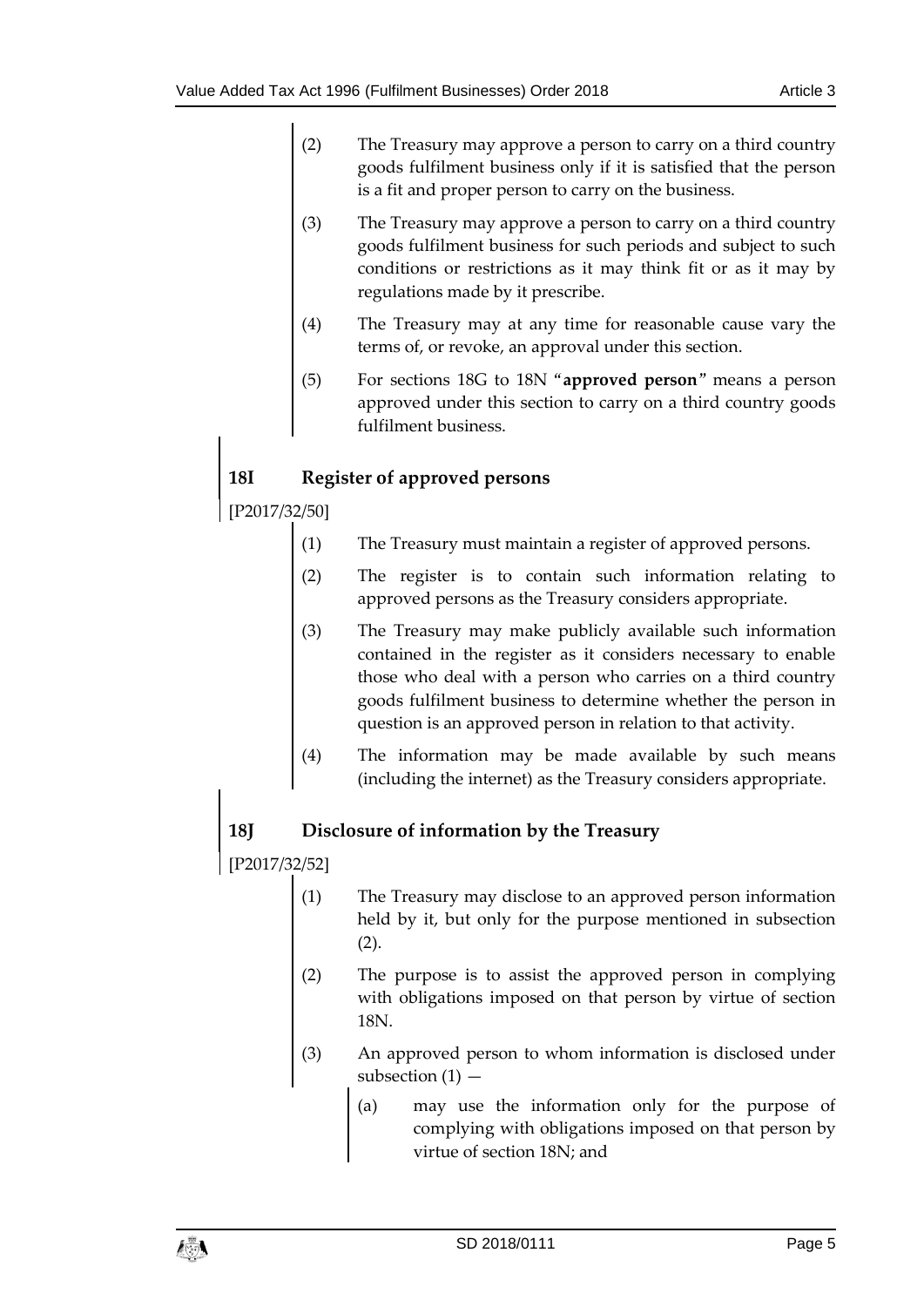(b) may not further disclose the information except with the consent of the Treasury.

**18K Offence**

[P2017/32/53]

- $(1)$  A person who  $-$ 
	- (a) carries on a third country goods fulfilment business; and
	- (b) is not an approved person;

commits an offence.

- (2) In proceedings for an offence under subsection (1) it is a defence to show that the person did not know, and had no reasonable grounds to suspect, that the person —
	- (a) was carrying on a third country goods fulfilment business; or
	- (b) was not an approved person.
- (3) A person is taken to have shown the fact mentioned in subsection  $(2)$  if  $-$ 
	- (a) sufficient evidence of that fact is adduced to raise an issue with respect to it; and
	- (b) the contrary is not proved beyond reasonable doubt.
- (4) A person guilty of an offence under this section is liable on summary conviction to custody for a term not exceeding 6 months, or to a fine, or to both.
- (5) A person guilty of an offence under this section is liable on conviction on information to custody for a term not exceeding 7 years, or to a fine, or to both.

## **18L Forfeiture**

[P2017/32/54]

 $(1)$  If a person  $-$ 

- (a) carries on a third country goods fulfilment business; and
- (b) is not an approved person;

any goods within subsection (2) are liable to forfeiture under the Customs and Excise Management Act 1986.

- (2) Goods are within this subsection if  $-$ 
	- (a) they are stored by the person; and

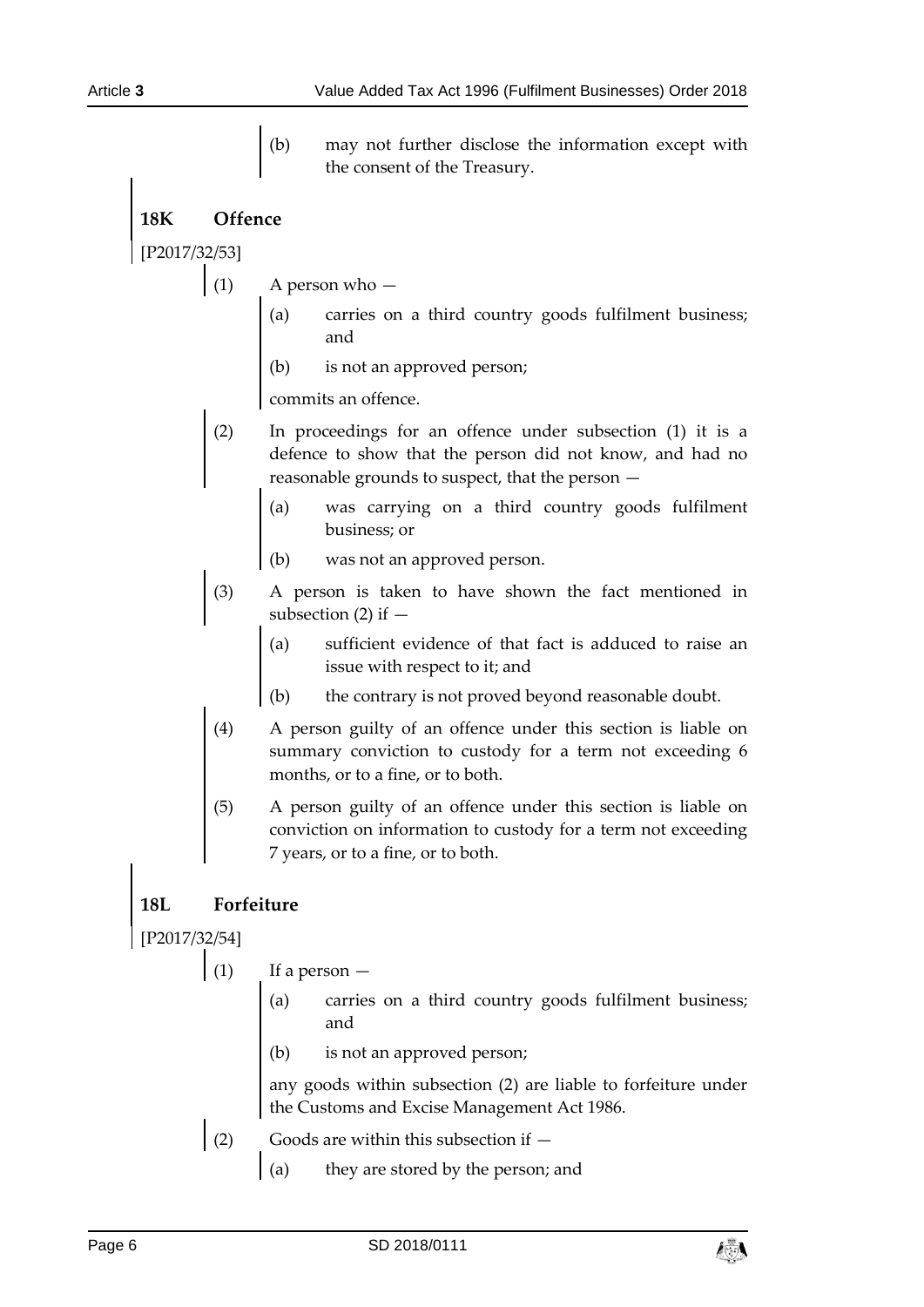(b) their storage by the person constitutes, or has constituted, the carrying on of a third country goods fulfilment business by the person.

# **18M Penalties**

[P2017/32/55(1)]

Schedule 5B provides for a penalty to be payable by a person who carries on a third country goods fulfilment business and is not an approved person.<sup>22</sup>.

## **18N Sections 18G to 18M: Supplementary**

[P2017/32/51, 55, 57 & 58]

- (1) The Treasury may by regulations make provision
	- (a) regulating the approval and registration of persons under sections 18G to 18I;
	- (b) regulating the variation or revocation of any such approval or registration, or of any condition or restriction to which such an approval or registration is subject;
	- (c) about the register maintained under section 18I;
	- (d) regulating the carrying on of a third country goods fulfilment business; and
	- (e) imposing obligations on approved persons.
- (2) The regulations may, in particular, make provision  $-$ 
	- (a) requiring applications, and other communications with the Treasury, to be made electronically;
	- (b) as to the procedure for the approval and registration of bodies corporate which are members of the same group;
	- (c) requiring approved persons to keep and make available for inspection such records as may be prescribed by or under the regulations.
- (3) The Treasury may make regulations ("**penalty regulations**") imposing a penalty for the contravention of —
	- (a) any condition or restriction imposed under sections 18G to 18N;
	- (b) regulations under sections 18G to 18N.
- (4) The penalty regulations may make provision for the assessment and recovery of a penalty imposed by the regulations.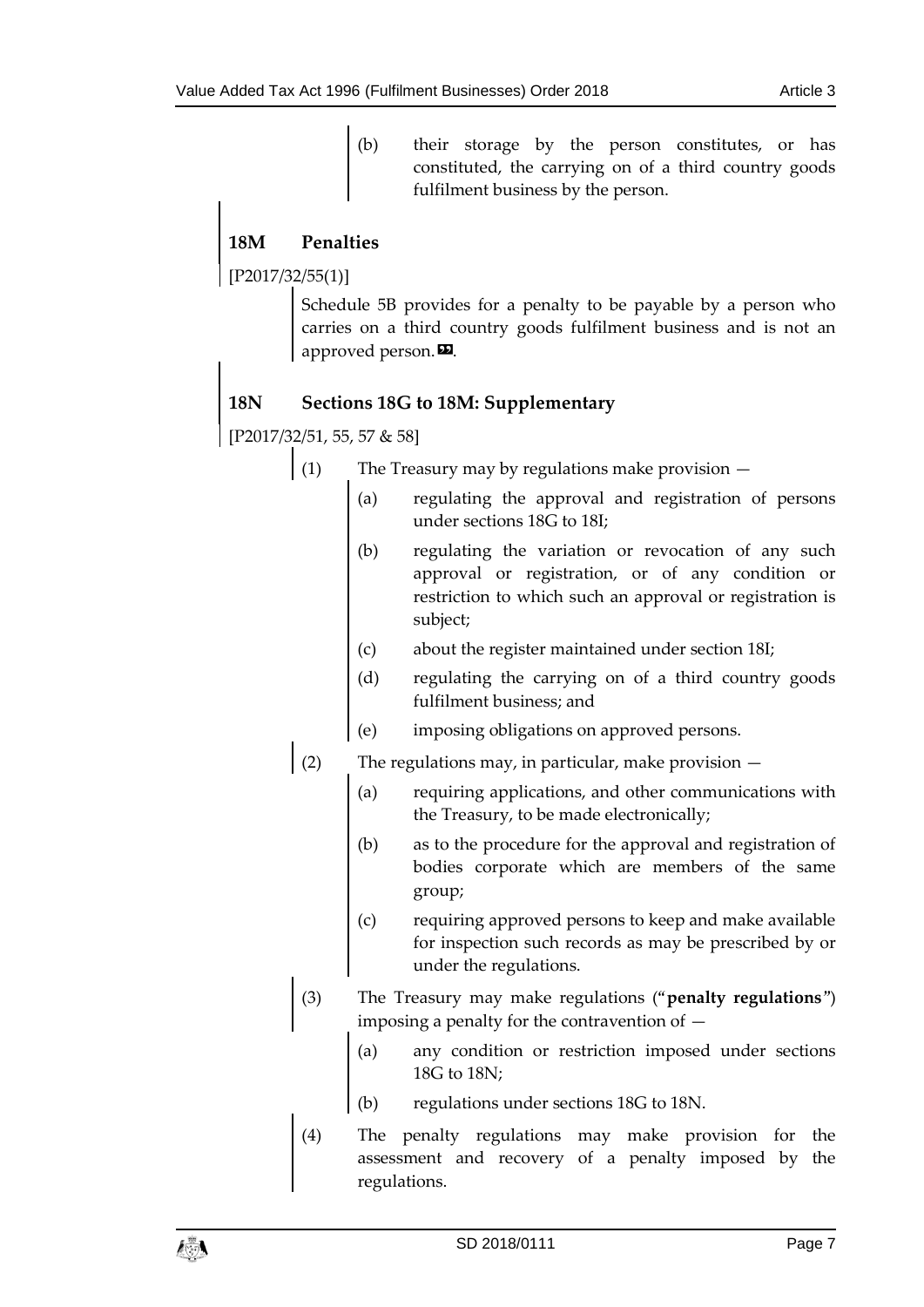- (5) The amount of a penalty imposed by the penalty regulations is to be specified in the regulations, but must not exceed £3,000.
- (6) The Treasury may by regulations make provision for corporate bodies which are members of the same group to be jointly and severally liable for any penalties imposed under —
	- (a) Schedule 5B; or
	- (b) the penalty regulations.
- (7) Regulations under sections 18G to 18N may  $-$ 
	- (a) make provision which applies generally or only for specified cases or purposes;
	- (b) make different provision for different cases or purposes;
	- (c) include incidental, consequential, transitional or transitory provision;
	- (d) confer a discretion on the Treasury;
	- (e) make provision by reference to a notice to be published by the Treasury.
- (8) For the purposes of section 18G to 18N two or more bodies corporate are members of a group if —
	- (a) one of them controls each of the others;
	- (b) one person (whether a body corporate or an individual) controls all of them; or
	- (c) two or more individuals carrying on a business in partnership control all of them.
- (9) A body corporate is to be taken to control another body corporate if —
	- (a) it is empowered by or under legislation to control that body's activities; or
	- (b) it is that body's holding company within the meaning of section 1(4) of the *Companies Act 1974*.
- (10) An individual or individuals are to be taken to control a body corporate if the individual or individuals (were the individual or individuals a company) would be that body's holding company within the meaning of section 1 of the *Companies Act 1974*.».
- (3) In section 83(1) (appeals), after (da) insert  $-$ 
	- **EG**(db) any decision of the Treasury for the purposes of sections 18G to 18M (fulfilment businesses) as to —
		- (i) whether or not, and in which respect, any person is to be, or continue to be, approved and registered; or

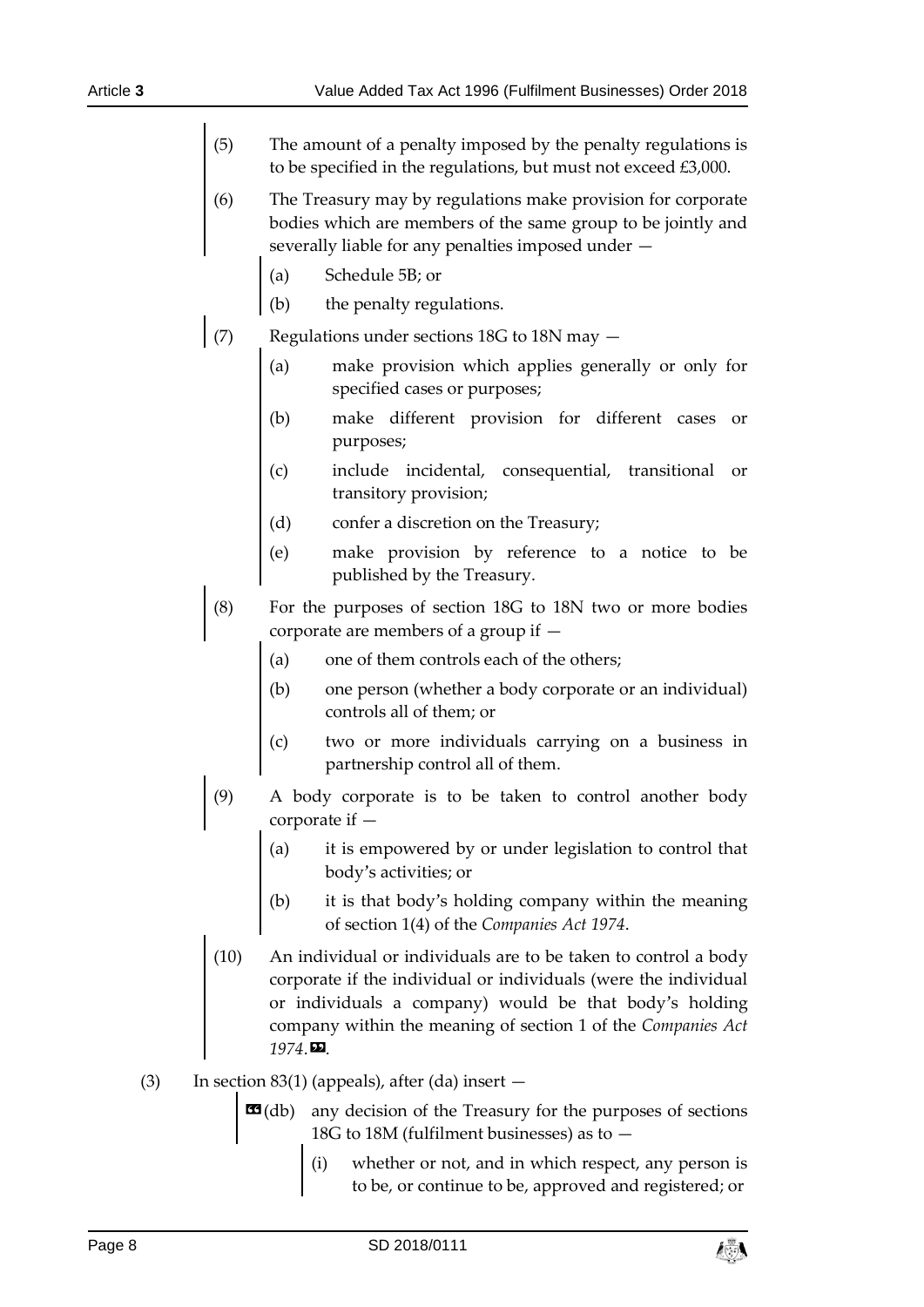- (ii) the conditions or restrictions subject to which any person is approved and registered;
- (dc) any decision of the Treasury that a person is liable to a penalty, or as to the amount of a person's liability under section 18M or Schedule 5B;  $\Sigma$ .
- (4) After Schedule 5A insert the new Schedule 5B set out in the Schedule to this Order.

#### **MADE 23 MARCH 2018**

**A L CANNAN** *Minister for the Treasury*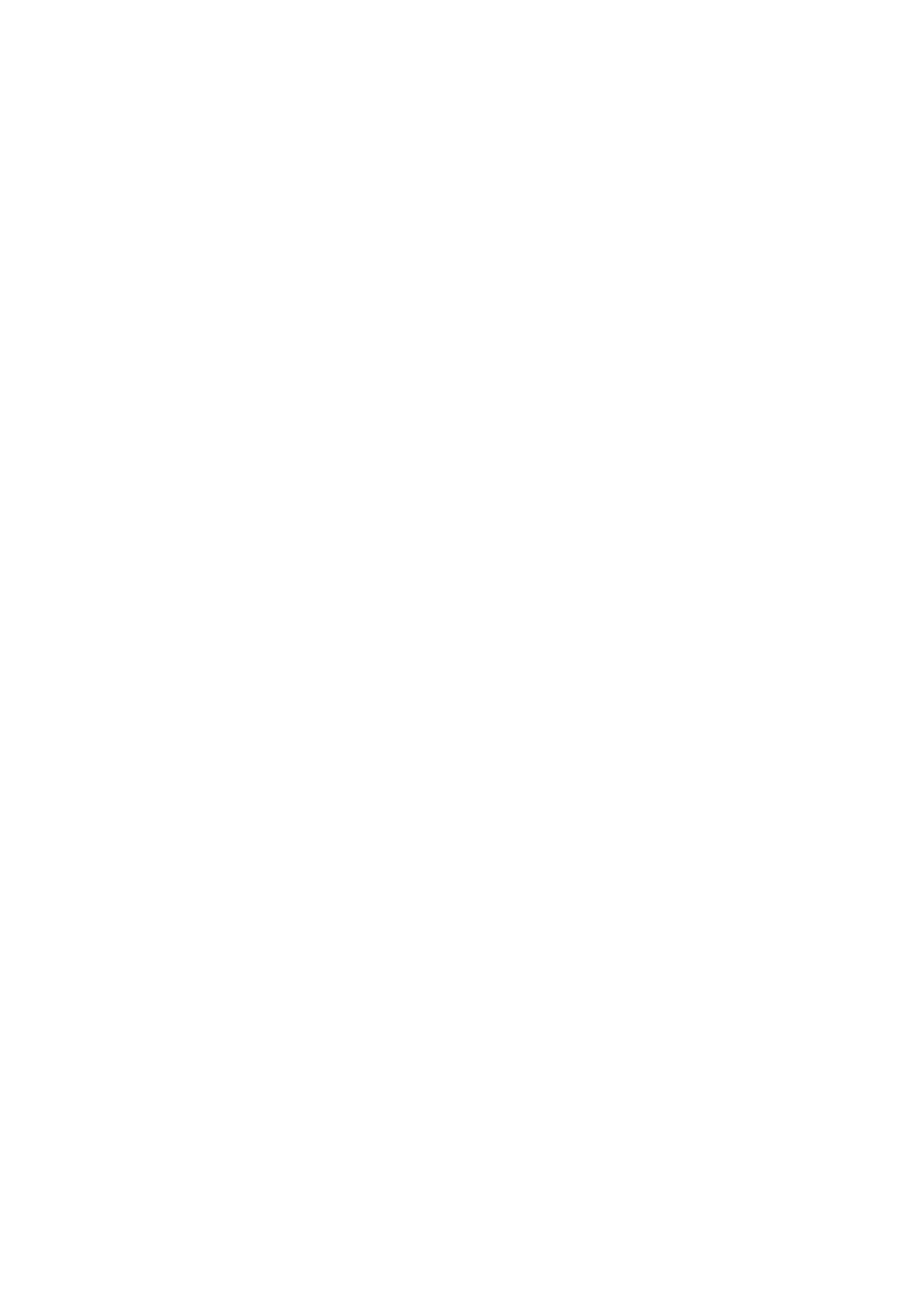#### **SCHEDULE**

#### [Article 3(6)]

#### $**Q**$ **SCHEDULE 5B**

### <span id="page-10-0"></span>[P2017/32/Sch. 13]

#### **THIRD COUNTRY GOODS FULFILMENT BUSINESSES: PENALTY**

## **1 Liability to a penalty**

- (1) A penalty is payable by a person ("**P**") who
	- (a) carries on a third country goods fulfilment business; and
	- (b) is not an approved person.
- (2) In this Schedule references to a "**contravention**" are to acting as mentioned in sub-paragraph (1).

#### **2 Amount of penalty**

- (1) If the contravention is deliberate and concealed, the amount of the penalty is the maximum amount (see paragraph 9).
- (2) If the contravention is deliberate but not concealed, the amount of the penalty is 70% of the maximum amount.
- (3) In any other case, the amount of the penalty is 30% of the maximum amount.
- (4) The contravention is
	- (a) "**deliberate and concealed**" if the contravention is deliberate and P makes arrangements to conceal the contravention; and
	- (b) "**deliberate but not concealed**" if the contravention is deliberate but P does not make arrangements to conceal the contravention.

## **3 Reductions for disclosure**

- This paragraph provides for reductions in penalties under this Schedule where P discloses a contravention.
- (2) P discloses a contravention by  $-$ 
	- (a) telling the Treasury about it;
	- (b) giving the Treasury reasonable help in identifying any other contraventions of which P is aware; and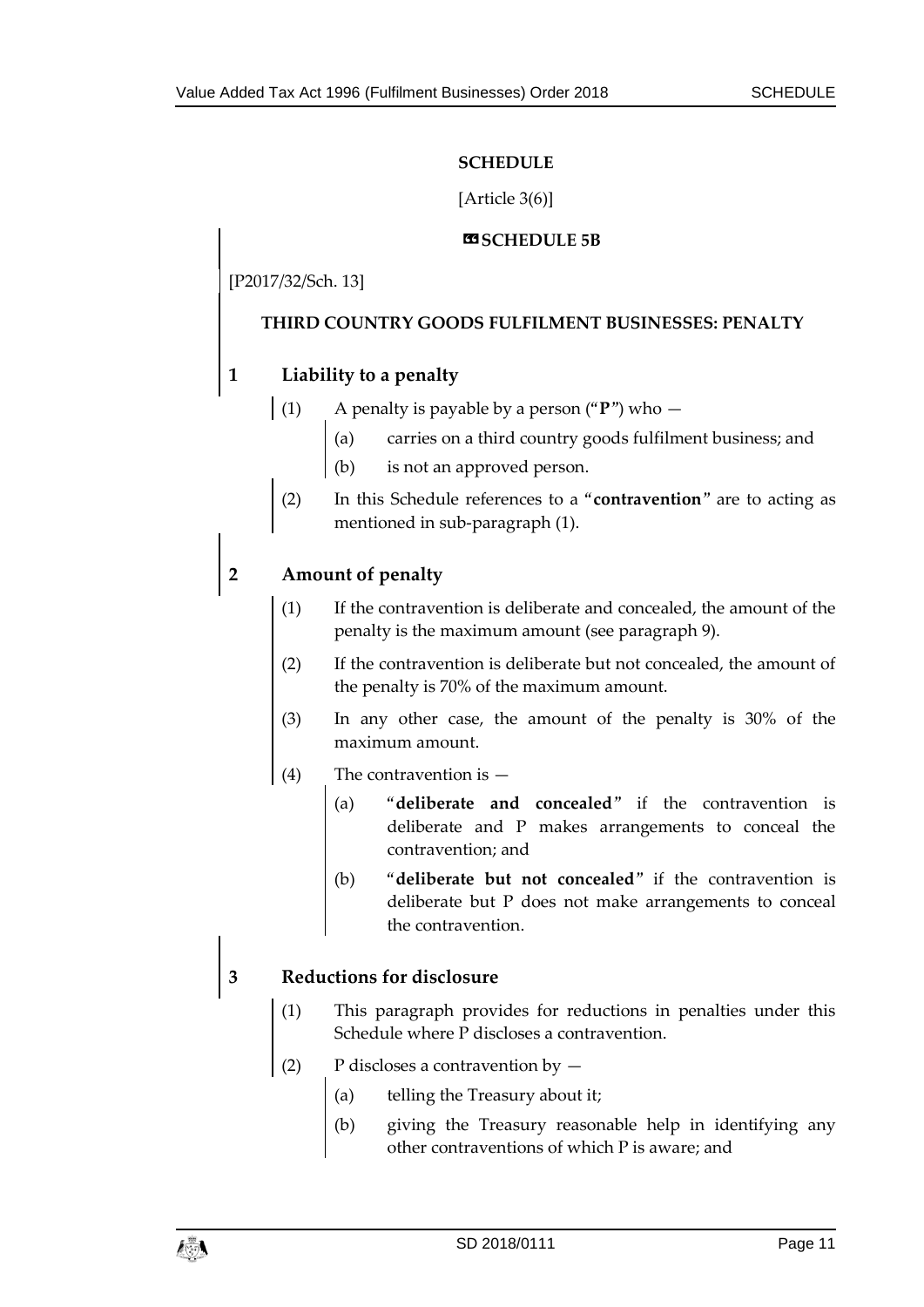- (c) allowing the Treasury access to records for the purpose of identifying such contraventions.
- (3) Disclosure of a contravention  $-$ 
	- (a) is "**unprompted**" if made at a time when P has no reason to believe that the Treasury has discovered or is about to discover the contravention; and
	- (b) otherwise, is "**prompted**".
	- (4) In relation to disclosure, "**quality**" includes timing, nature and extent.
	- (5) Where P discloses a contravention, the Treasury must reduce the penalty to one that reflects the quality of the disclosure.
- (6) If the disclosure is prompted, the penalty may not be reduced below —
	- (a) in the case of a contravention that is deliberate and concealed, the maximum amount;
	- (b) in the case of a contravention that is deliberate but not concealed, 35% of the maximum amount; and
	- (c) in any other case, 20% of the maximum amount.
- (7) If the disclosure is unprompted, the penalty may not be reduced below
	- in the case of a contravention that is deliberate and concealed, 30% of the maximum amount;
	- (b) in the case of a contravention that is deliberate but not concealed, 30% of the maximum amount; and
	- (c) in any other case, 10% of the maximum amount.

#### **4 Special reduction**

- If the Treasury thinks it right because of special circumstances, it may reduce a penalty under this Schedule.
- (2) In sub-paragraph (1), "**special circumstances**" does not include ability to pay.
- In sub-paragraph (1), the reference to reducing a penalty includes a reference to —
	- (a) staying a penalty; and
	- (b) agreeing a compromise in relation to proceedings for a penalty.

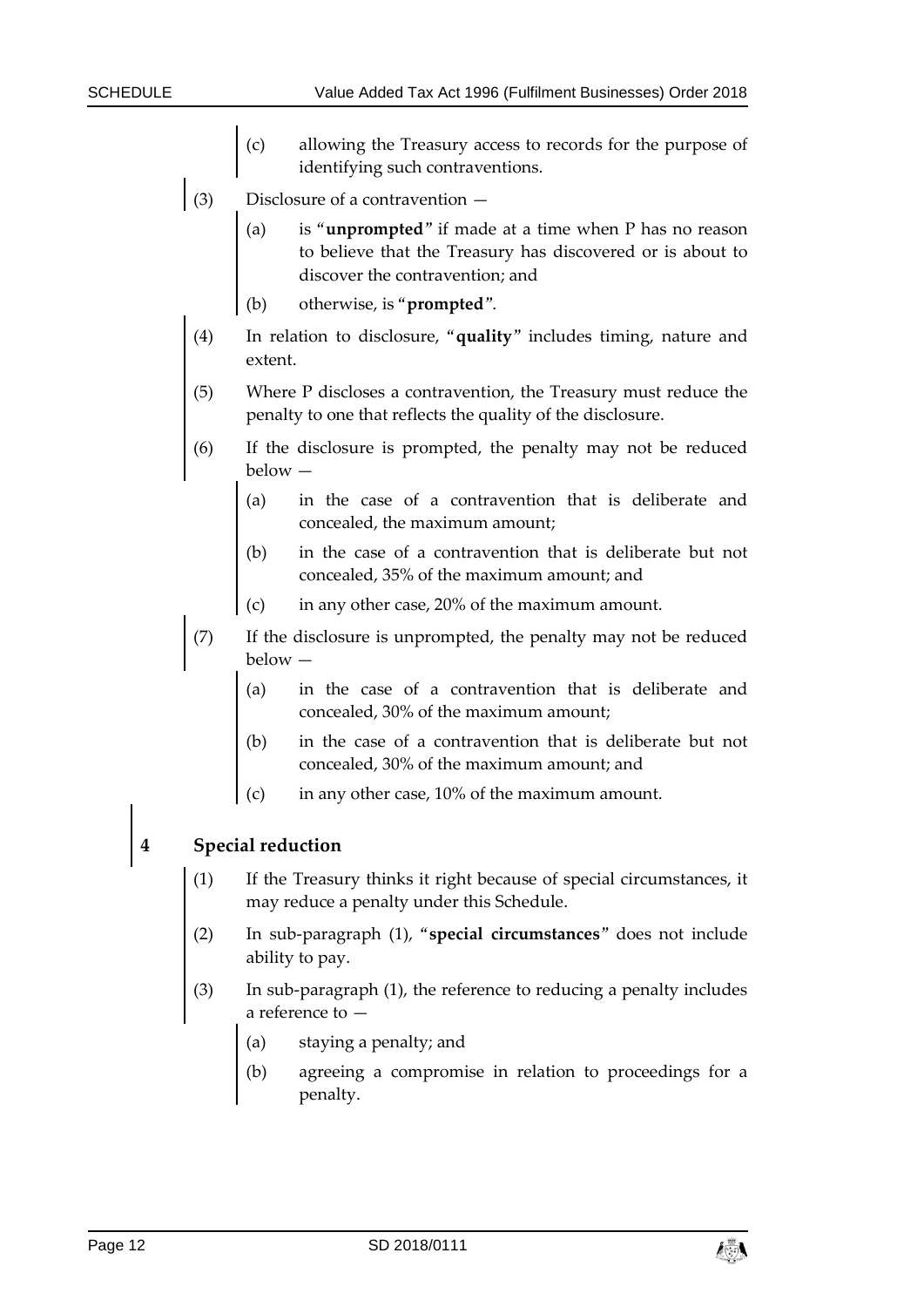#### **5 Assessment**

- (1) Where P becomes liable for a penalty under this Schedule, the Treasury must —
	- (a) assess the penalty;
	- (b) notify P; and
	- (c) state in the notice the contravention in respect of which the penalty is assessed.
- (2) A penalty under this Schedule must be paid before the end of the period of 30 days beginning with the day on which notification of the penalty is issued.
- (3) A penalty under this Schedule is recoverable as a debt due to the Crown.
- (4) An assessment of a penalty under this Schedule may not be made later than one year after evidence of facts sufficient in the opinion of the Treasury to indicate the contravention comes to its knowledge.
- (5) Two or more contraventions may be treated by the Treasury as a single contravention for the purposes of assessing a penalty under this Schedule.

## **6 Reasonable excuse**

- (1) Liability to a penalty does not arise under this Schedule in respect of a contravention which is not deliberate if P satisfies the Treasury or (on an appeal made to the VAT and Duties Tribunal) the tribunal that there is a reasonable excuse for the contravention.
- (2) For the purposes of sub-paragraph (1), where P relies on any other person to do anything, that is not a reasonable excuse unless P took reasonable care to avoid the contravention.

## **7 Companies: officer's liability**

- (1) Where a penalty under this Schedule is payable by a company in respect of a contravention which was attributable to an officer of the company, the officer is liable to pay such portion of the penalty (which may be 100%) as the Treasury may specify by written notice to the officer.
- (2) Sub-paragraph (1) does not allow the Treasury to recover more than 100% of the penalty.
- (3) In the application of sub-paragraph (1) to a body corporate other than a limited partnership that has elected to have legal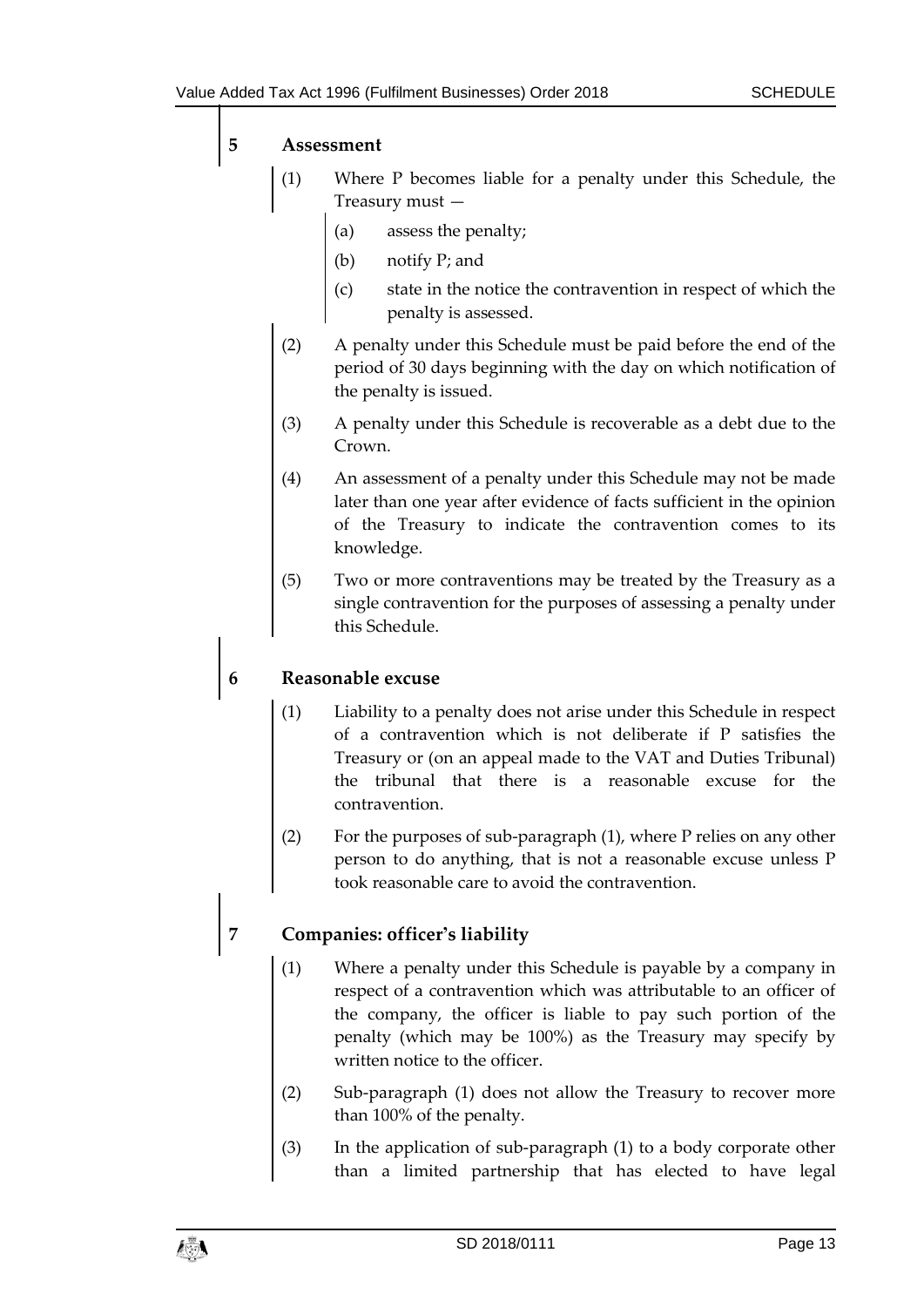personality under section 48B of the *Partnership Act 1909*, "**officer**" means —

- (a) a director;
- (b) a manager;
- (c) the registered agent of a limited liability company; and
- (d) a secretary.
- (4) In the application of sub-paragraph (1) to a limited partnership that has elected to have legal personality under section 48B of the *Partnership Act 1909*, "**officer**" means a member.
- (5) In the application of sub-paragraph (1) in any other case, "**officer**" means —
	- (a) a director;
	- (b) a manager;
	- (c) a secretary; and
	- (d) any other person managing or purporting to manage any of the company's affairs.
- (6) Where the Treasury has specified a portion of a penalty in a notice given to an officer under sub-paragraph  $(1)$  –
	- (a) paragraph 4 applies to the specified portion as to a penalty;
	- (b) the officer must pay the specified portion before the end of the period of 30 days beginning with the day on which the notice is given;
	- (c) sub-paragraphs (3) to (5) of paragraph 5 apply as if the notice were an assessment of a penalty; and
	- (d) paragraph 8 applies as if the officer were liable to a penalty.
- $(7)$  In this paragraph  $-$ 
	- "**company**" means a body corporate (including a limited partnership that has elected to have legal personality for the purposes of section 48B of the *Partnership Act 1909*) or unincorporated association but does not include a partnership, a local authority or a local authority association.

#### **8 Double jeopardy**

P is not liable to a penalty under this Schedule in respect of a contravention in respect of which P has been convicted of an offence.

#### **9 The maximum amount**

(1) In this Schedule "**the maximum amount**" means £10,000.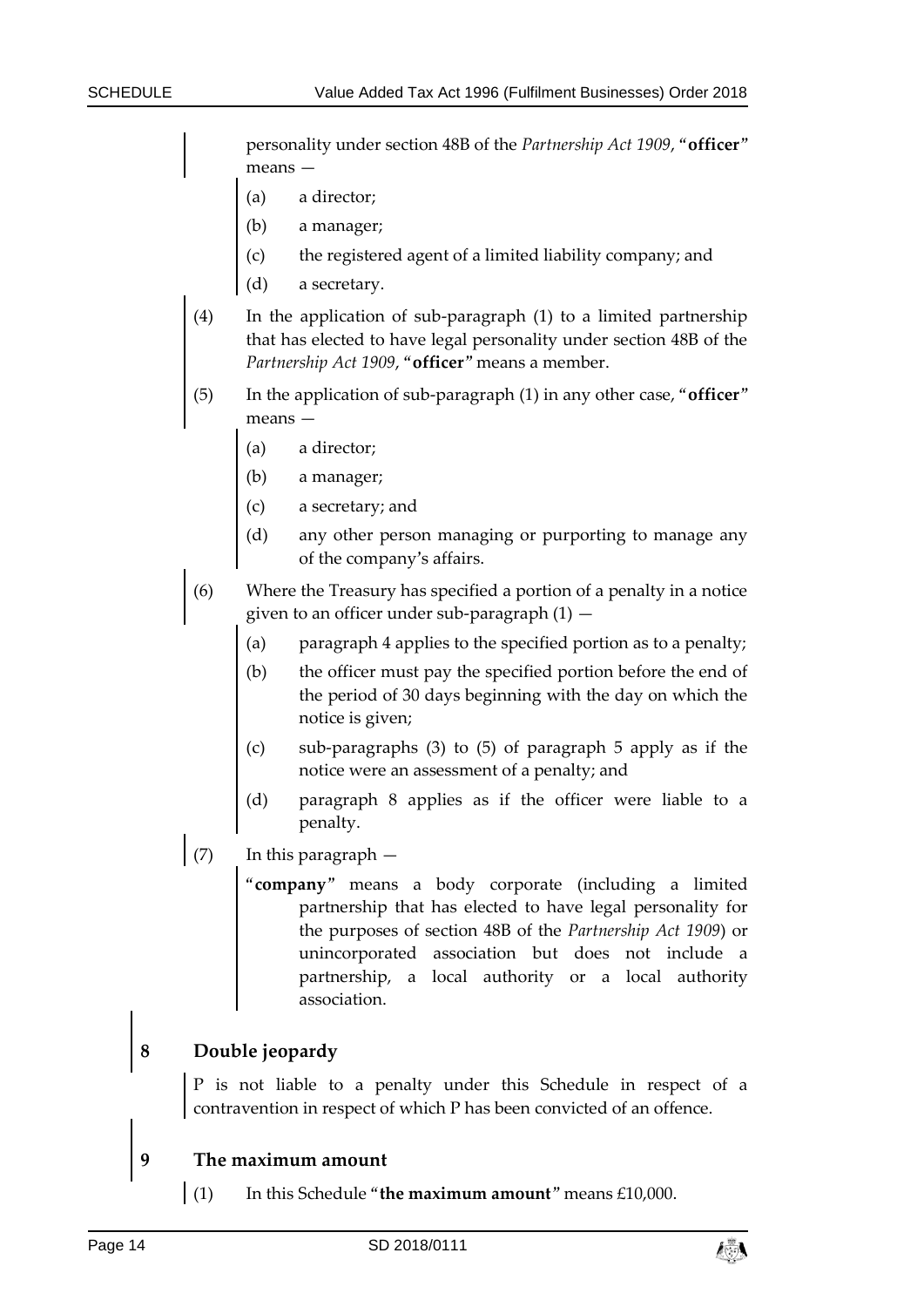- (2) If it appears to the Treasury that there has been a change in the value of money since the last relevant date, it may by regulations substitute for the sum for the time being specified in subparagraph (1) such other sum as appears to it to be justified by the change.
- (3) In sub-paragraph (2), "**relevant date**" means
	- (a) the date on which this Schedule comes into operation; and
	- (b) each date on which the power conferred by that subparagraph has been exercised.
- (4) Regulations under this paragraph do not apply to any contravention which occurs wholly before the date on which they come into operation. $\mathbf{E}$ .